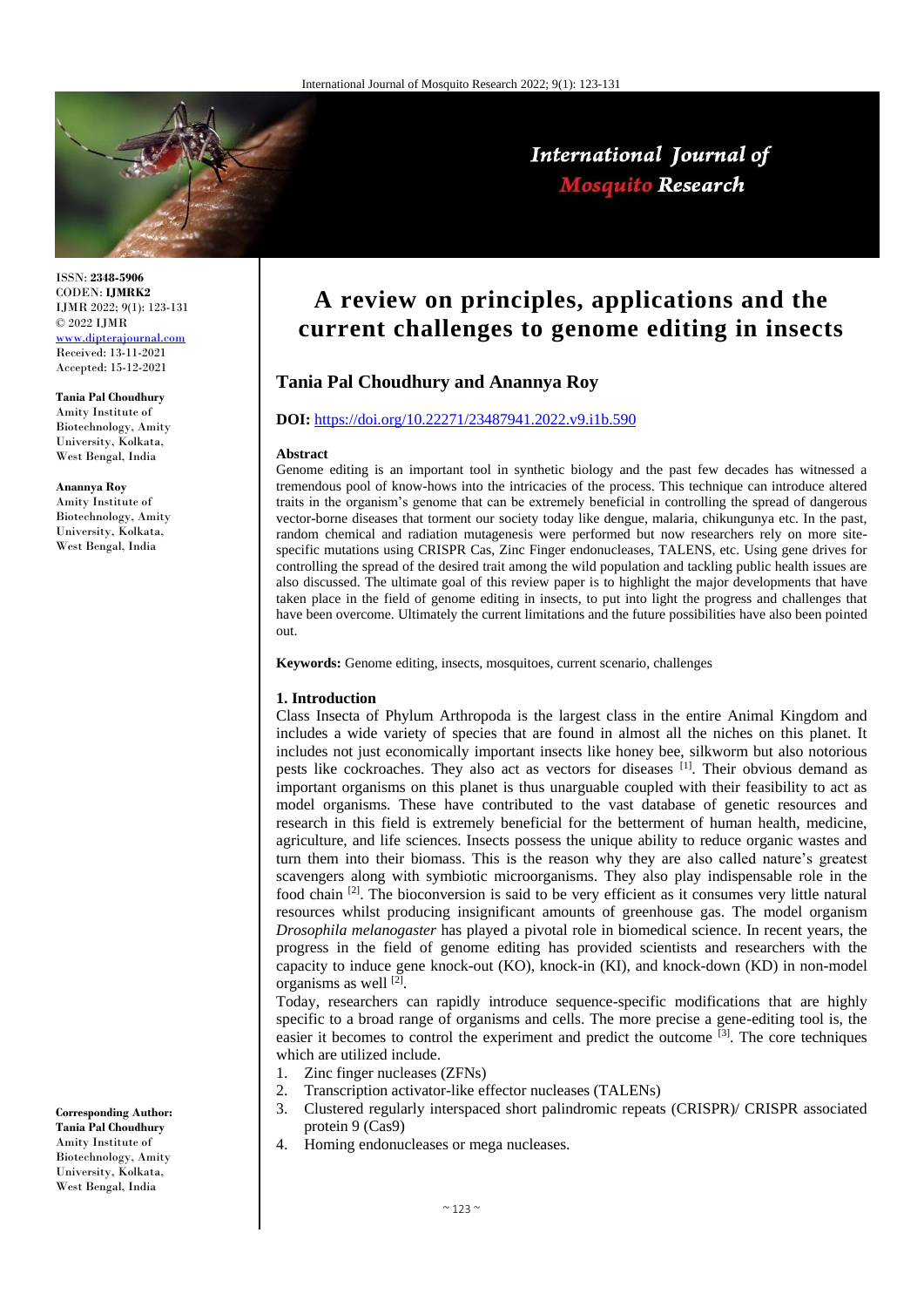The ability of CRISPR-Cas9 and TALENs to recognize new genomic sequences has resulted in many important scientific discoveries. There have been breakthroughs in diverse fields including synthetic biology, human gene therapy, vector biology, genetics and drug development. The unique ability of genome editing to induce doublestranded breaks (DSBs) in target DNA sequences gives this technology the ability to make a wide array of genomic outcomes possible. These breaks are then repaired by cellular DNA repair pathways resulting in the introduction of sitespecific genomic modifications  $[4-6]$  (4). Using this process NHEJ (non-homologous end joining) can cause genes to knock out via random base insertion and deletion. When a donor template homologous to the target chromosomal site is present, base insertion and integration of gene are done by Homology directed repair (HDR). The enzymes used for genome modifying can also serve as a foundation for artificial transcription factors, which are a class of tools with the ability to modulate any gene in the genome, hence they are broadly versatile. The possibility to introduce altered traits in insects in such a precise and refined manner, allows us to tackle public health issues and environmental issues in sustainable ways [7]. VBDs (vector-borne diseases are said to be responsible for 17% of all infectious diseases throughout the world) [8]. Numerous problems associated with VBDs that torment our society today can be solved by allowing the spread of these engineered traits throughout the wild population. Vulnerability to insecticides and pesticides can be restored in insect species by replacing the resistant alleles with sensitive ones. Besides that, sometimes new genes can also be inserted into organisms to make them sensitive to a particular molecule, thus allowing us to use that molecule as a novel biocide. Sometimes, genes that can lead to deleterious and fatal mutations and disturb the sex ratio of a population are spread to block the spread of these diseases and suppress invasive organisms in an environment-friendly manner.

## **2. History**

Classical genetics banked on the discovery and subsequent analysis of spontaneous mutations investigated by stalwarts like Mendel, Morgan *et al*. Later, it was demonstrated by Muller and Auerbach that the mutagenesis rate can be further increased using radiation or chemical treatment [9,10]. Subsequent methods used transposon insertions for some organisms. However, these methods generated mutations at random sites in the genome. The first targeted genomic changes were produced in yeast and in mice in the 1970s and 1980s [11–14]. This gene targeting depended on the process of homologous recombination, which was remarkably precise but very inefficient, particularly in mouse cells. Recovery of the desired products required powerful selection and thorough characterization. Because of the low frequency and the absence of culturable embryonic stem cells in mammals other than mice, gene targeting was not readily adaptable to other species.

In the past, genome editing, and genetic engineering mainly involved the use of chemical and radiation mutagenesis. Over the years, research and development in this field led scientists to use transgenesis methods using transposable elements. Gloor *et al*. described the first use of targeted sequence modification or replacement where he used homologous recombination and gene conversion in double-stranded DNA

for the creation of new alleles of selected endogenous genes in *Drosophila melanogaster* [15]. Despite being effective, this technology was quite inefficient and limited because transposon insertion and excision from the gene had to be edited for the creation of the double-stranded breaks in DNA and stimulate homology-directed repair. Later this original method was developed in such a way that almost every gene in *Drosophila* could be tagged with a transposon, this method was comparatively much more sophisticated. A more versatile method of genome editing was developed by Rong and his colleagues which could target any gene in the genome in *Drosophila*, hence allowing the desired editing [16]. One of the major drawbacks of this method was that the systems relied almost entirely upon a few transgenic lines of *Drosophila melanogaster*. For the recovery of recombinant varieties of insects, large screens were used. These techniques were fruitful for the fruit fly, but in other insects, the same techniques did not produce good results.

With the recent advancements in genetics, researchers today have a better understanding of how DNA-binding proteins like mega nucleases, zinc finger proteins and transcription activator-like effectors bind to other molecules. These DNA binding proteins have provided the possibility to create endonucleases having controllable site-specificity, thus allowing editing technologies with a broad range of applications to be developed.

Endonucleases that have a user-defined specificity were initially constructed with the help of many zinc finger binding domains that can easily recognize target DNA sequences and attach with DNA endonuclease like Fok1 thus resulting in the formation of Zinc finger nucleases (ZFNs). The efficacy of editing genes using this technology was demonstrated in the genome of *Drosophila* [17]. The challenges include difficulty in constructing the effective ZFNs and the high cost of their production. Most of the studies that involve ZFNs have mainly been technical.

The transcription activator-like effectors (TALEs) is a DNA binding protein system that has been derived from the plant pathogen *Xanthomonas*. It is highly programmable. compared to zinc finger-containing proteins [18]. Designing TALEs is much simpler but using the TALE system to create specific TALE-endonucleases (TALENs) can be quite tricky. A lot of reports are there that talk about the functionality of TALENs and the conditions under which they work best.

CRISPR/Cas (clustered regularly interspaced short palindromic repeats/ CRISPR associated proteins) is an adaptive immune system derived from bacteria that allows them to recognize and degrade foreign bacteriophage DNA. Cas9 is a DNA endonuclease protein that is derived from Streptococcus pyogenes. Its sequence can be determined by small associated RNAs (crRNA and tracrRNA) which are combined to form a guide RNA or gRNA. Compared to the previous techniques, this approach is different because in this case, Cas9 proteins do not have to be designed repeatedly. Instead, short specific gRNAs which possess the ability to guide Cas9 to the desired location have to be produced. Though it is a very recent discovery it is quickly being adopted by vector biologists all over the world because of its obvious benefits and advantages [19].

The CRISPR/Cas system is widely used in the field of vector biology as an important tool today because it can be used among a wide range of species with few optimization steps [20]. The main procedure consists of two parts- the Cas9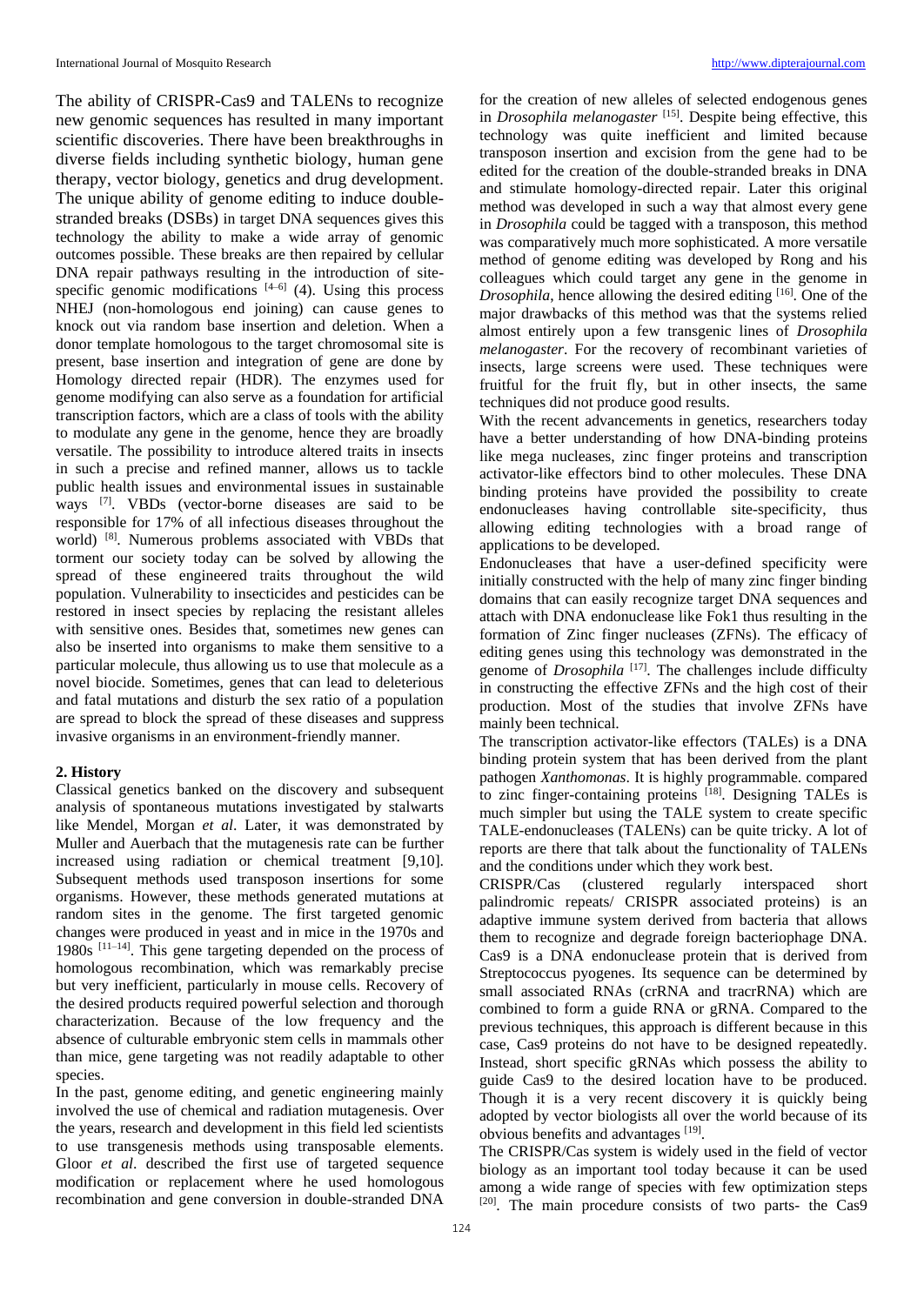endonuclease that cuts the DNA and the synthetic guide RNA (sgRNA) that delivers the DNA endonuclease to the target site, programmed within its RNA sequence. These two elements can be delivered in insects either in the form of RNA, plasmid DNA, or encoded in the genome to increase efficiency. When combined, they efficiently disrupt the function of the target DNA sequence.

### **3. Programmable site-specific nucleases 3.1 Zinc finger nucleases**

Zinc finger nucleases, popularly known as ZFNs were the first targeted nuclease to achieve widespread use. They are a fusion between custom-designed Cys2-His2 zinc-finger protein and the cleavage domain of the FokI restriction endonuclease  $[21]$ . In this structure, each finger comprises a 30 amino acid sequence that coordinates one Zinc atom using two cysteine and two histidine residues to contact a 3 base pair sequence of DNA [22]. Zinc fingers function as dimers, in which each monomer recognizes a nine to eighteen base pair 'half site' sequence with the help of the zinc finger binding domain. This dimerization is mediated with the help of the FokI cleavage domain, whose function is to cut DNA within five to seven base pair spacer sequences, separating the two flanking zinc finger binding sites as summarized in Figure 1 [17] .



**Fig 1:** A diagrammatic representation of ZFNs

One of the problems with using zinc-finger nucleases in genome editing is that it can cause off-target mutations though many approaches have been used to enhance their specificity [23]. One of the best methods involves delivering the ZFNs to the cells in the form of protein. ZFNs possess an intrinsic property of cell penetration like other DNA-binding proteins  $[24]$ . The proteins are cell permeable. When delivered in their purified protein form, they show lesser off-target effects compared to when delivered in nucleic acid form. If doublestranded breaks are absent, then ZF Nickases can also facilitate gene correction by nicking or cleaving one strand of DNA and result in homology-directed repair (HDR). These are enzymes that consist of one catalytically inactivated ZFN monomer in combination with another ZFN monomer.

Compared to TALENs and CRISPR-Cas9, zinc finger arrays are much more difficult to construct. This is one of the reasons why their use is not widespread in laboratories. ZFNs also lack target flexibility.

#### **3.2 TALE nucleases**

Transcription activator-like effector proteins are bacterial effectors and their mechanism of recognizing DNA was discovered by Boch *et al.* in 2009<sup>[25]</sup>. After the discovery, TALENs were created, and they could modify almost any gene. Like ZFNs, TALENs are modular in form and function and their structure comprises an amino-terminal TALE DNAbinding domain fused to a carboxy-terminal FolkI cleavage as shown in Figure 2.

TALENs have two major advantages over ZFNs. Firstly, assembly of the functional nuclease can be done easily within a less amount of time and experience and secondly TALENs have an improved specificity and reduced toxicity compared to ZFNs. TALENs have a large and highly repetitive structure, hence delivery to the destination is tricky. This problem has been overcome by the development of methods that deliver TALENs to cells in the form of mRNA or proteins. One of the concerns involved in the use of customized target protein is the possibility of mutagenesis in unintended sites [26].



**Fig 2:** A diagrammatic representation of TALENs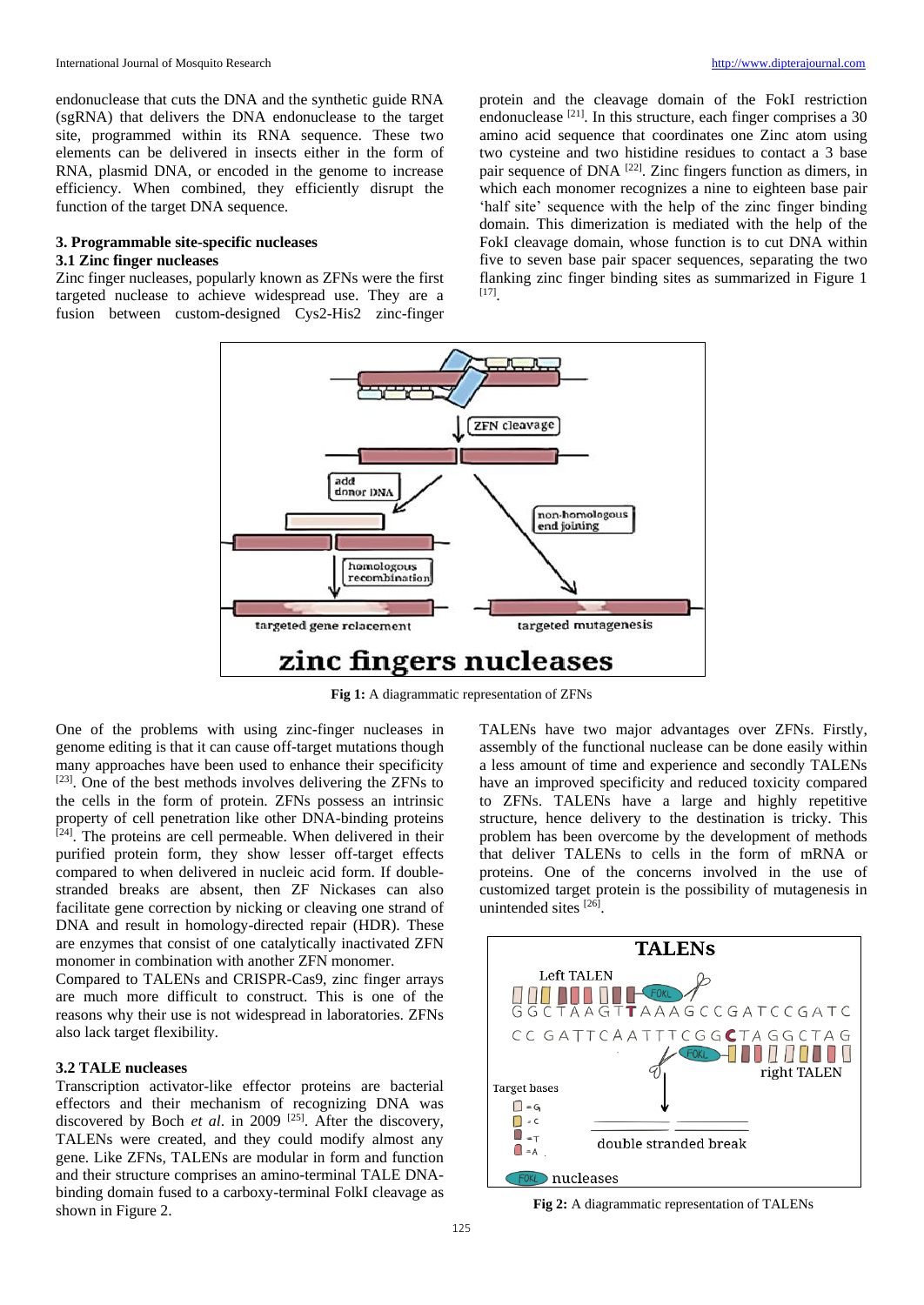#### **3.3 CRISPR-Cas9**

The most recent addition to genome editing is CRISPR-cas9 (Clustered regularly interspaced short palindromic repeats) which plays an important role in the bacterial adaptive immune system. The spacers represent an archive of former intruder encounters  $[27]$ . The type-II CRISPR system in bacteria is responsible for protecting against invading bacteriophages by RNA-guided DNA mediated cleavage with the help of Cas proteins. Short segments of foreign DNA when integrated within the CRISPR locus form the CRISPR RNA (crRNA) and they are annealed to trans-activating RNA (tracrRNA) to direct sequence-specific degradation of pathogenic DNA with the help of Cas protein. Mechanism-With the help of sequence-specific endonucleases, doublestranded breaks (nicks) can be created at the sites of interest which are then repaired using endogenous mechanisms (Figure 3). These repairs must be done very quickly because if broken chromosomes are present in the cells, they are unable to divide further and hence die. There are mainly two DNA repair pathways that are employed. The first one is nonhomologous end joining (NHEJ) that allows small insertions and deletions at the sites of breakage and the second is homology-directed repair (HDR) that uses the information available on intact chromosomes to repair the broken one [28]. This feature is exploited by many scientists and researchers, and they trick the cells by giving them an artificial construct as a template, thus leading to desired insertions and deletions.



**Fig 3:** A simplified diagrammatic representation of CRISR Cas9

According to Doudna, Charpentier, and their co-workers in 2012, for target recognition, only a seed sequence within crRNA and a conserved protospacer adjacent motif (PAM) upstream of the crRNA binding site are required [29]. This entire system has been simplified for effective genome editing and now crRNA and tracrRNA together form a guide RNA (gRNA). This is responsible for directing the CAS9 to the target site  $^{[27]}$ .

CRISPR is extremely effective because it has eliminated the need for designing new proteins again and again for new target sites. It is flexible and user-friendly. This technique can easily transmit detrimental traits like infertility through the population of organisms. Cas9 is the easiest gene-editing tool to use but despite that, there are several reports of off-target mutations induced by Cas9. Guilinger *et al*. in 2014 fused the FokI cleavage domain with an inactivated Cas9 variant to generate hybrid nucleases to increase CRISPR-Cas9 specificity<sup>[30]</sup>. Kyrou *et al*. used CRISPR-Cas to target gene doublesex(dsx), involved in sex determination, and led to population suppression in *Anopheles gambiae* mosquitos [31] . Other studies indicate that protein engineering broadly enhances Cas9 specificity and alters the PAM requirements.

### **4. Homing endonucleases**

These are also known as mega nucleases. There are different kinds of homing endonucleases but the members of the LAGLIDADG family of endonucleases are a collection of naturally occurring endonucleases that possess the ability to recognize and can cut long DNA sequences (14-40 bps). They show extreme specificity because of the ability to make extensive sequence contact [32].

Unlike ZFNs and TALENs, the binding domains of homing endonucleases are not modular. This is a drawback and limits their use in routine genome editing [33]. Recently a megaTALE has been developed by the fusion of a rare cleaving homing endonuclease with a TALE-binding domain. They cause highly specific gene modifications [34].

## **5. Progress in genome editing**

Genome editing provides great convenience and reliability to gene function to *Drosophila*. Compared to RNA interference (RNAi), CRISPR-based screening has lower off-target effects [35]. CRISPR-based knock-in can induce precise site insertion and promotes tag-based protein studies for localization and interaction of both proteins and cell lineages. The Knock-in approach is employed to avoid side effects of transgenes hence demonstrating true transcription, translation of genes and proteins in a cell.

Novel economic insect strains can be generated much more rapidly compared to the traditional breeding methods  $[36]$ . Transgenic CRISPR/ Cas9 mediated gene knock out of nuclear polyhedrosis virus (NPV) genes was done for developing new silkworm strains with a high degree of resistance to the *Bombyx mori* nuclear polyhedron virus infection by Chen *et al* <sup>[37]</sup>. The silkworm fibroin heavy chain (FibH) was replaced with the major ampullate spidroin gene (MaSpa1) from the spider Nephila Clavicep using TALEN mediated Homology directed repair (HDR) by Xu *et al* [38]. As a result of this, only male populations were produced and their sex ratio could easily be regulated using W chromosome insertion. Female lethality can occur if an embryonic lethal gene is inserted into a fragment of the W chromosome. This method has been extremely useful for the silkworm industry because the males produce a better quality as well as a higher quantity of silk compared to the females as well as is a friendly but effective pest control strategy [39].

Gene drives are another big thing in the field of genome editing. They are a very good and successful vector control strategy, preventing the development of resistant variants. 'Active genetics', a new CRISPR/Cas9 based method established by Bier and his group can greatly bias the transmission of genetic traits to such an extent that it can bypass the traditional constraints of Mendelian inheritance [40]. This technology directs doublesex, thus resulting in complete population suppression of malaria vector *Anopheles gambiae* mosquito populations as well as the collapse of agricultural pest *Ceratitis capitata* [41, 42]. North *et al*. explored the potential of the driving Y chromosome for suppressing mosquito populations across regions of South Africa [43]. The main obstacle in this includes the formation of resistant alleles, which can lower the efficiency of gene drive systems. The mechanism of resistant allele formation was studied with the help of CRISPR gene and this study provided insights on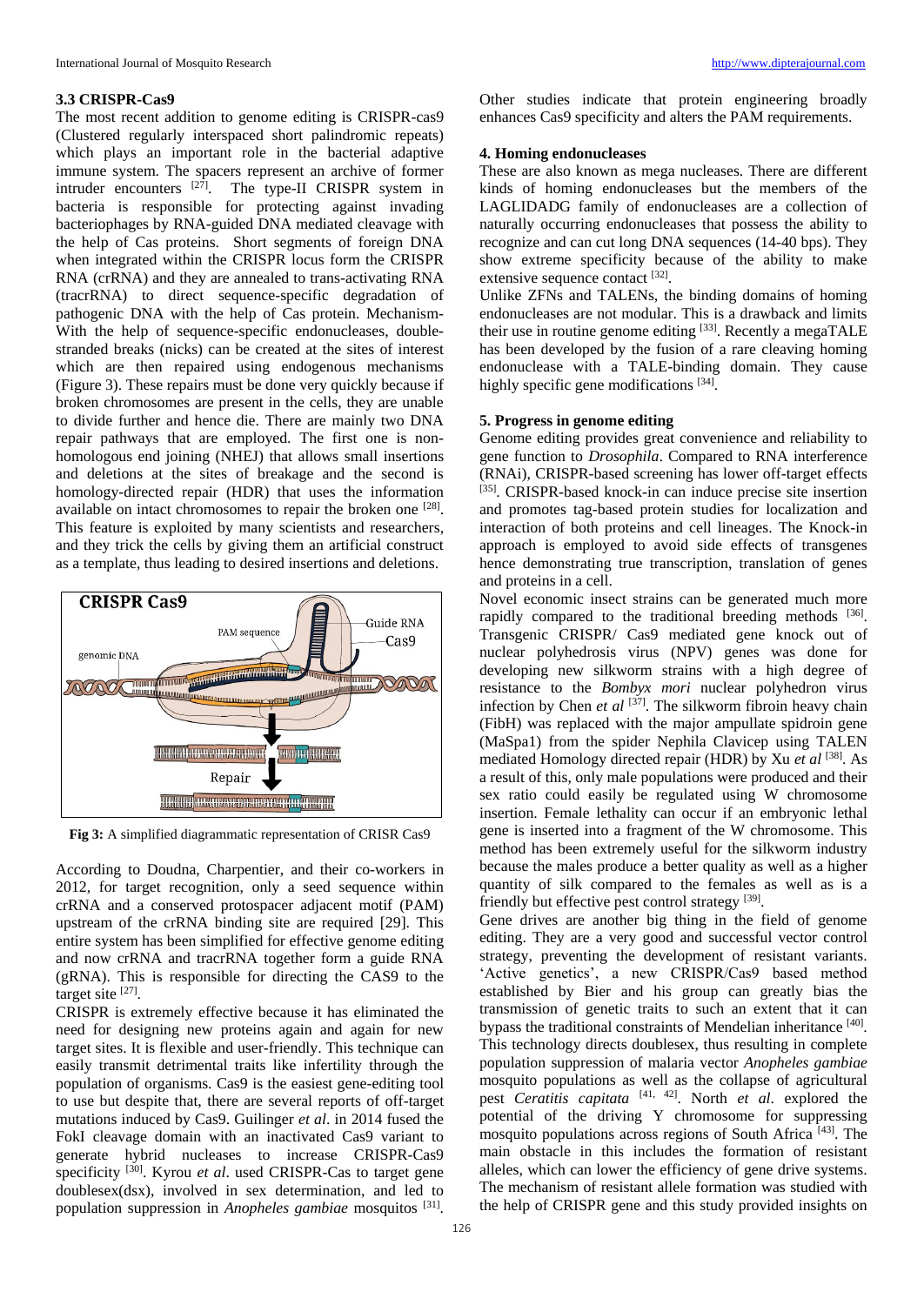ways to overcome the issue <sup>[44]</sup>. Loss of function mutants for functional studies can be easily generated using the CRISPR/Cas9 method and has helped researchers know a lot about insects.

#### **6. Applications of Genome editing**

Genome editing has enormous potential in fighting insectborne diseases because insects act as a vector for a variety of human, plant, and animal diseases. The control of insect vectors is a very important component in disease prevention but is quite expensive, requiring a lot of effort and money. Some methods include environmental modifications or the use of chemical insecticides but they have their side effects. Another strategy is the replacement of a wild diseasetransmitting insect with the ones refractory to disease transmission. When compared to insecticide use, this strategy is much more beneficial as it is species-specific and selfsustaining.

Now, another major hurdle is that engineered traits do not provide a fitness benefit to an organism, but rather reduce fitness and hence are typically lost from the population because of the process of natural selection. That is why 'gene drives' are used [45, 46]. The Gene drive mechanism is used when we want to replace an important component of a wild population. It ensures that the engineered transgenes are spread throughout genotype or allele fixation in a modest number of generations. This creates the possibility to eliminate the spread of insect-borne diseases, ill effects of insect species, and biocide resistance [47]. Potential gene drive systems include naturally occurring selfish gene elements like transposons, meiotic drives, homing endonuclease genes (HEGs. In recent years a lot of progress has been made in CRISPR homing-based drive systems and they are incredibly efficient.

There are, however, various ethical issues associated with the development of gene drives because these systems are invasive and can easily spread beyond borders hence international agreements have to be made before they are released into the environment. HEGs, CRISPR homing endonuclease-based gene drive; meiotic drives have low release thresholds which means that even if a very small number of individuals are introduced in the population they can spread to a high frequency. Invasive gene drives are ideal in situations in which the goal is to spread genes over a very large area. What needs to be kept in mind is that once released, it is quite difficult to control and the pre-transgenic state cannot be restored easily.

Some other applications include,

### **6.1 Functional genomics**

Gene editing technologies are very promising in the study of functional genomics because they are controllable mutagens. Insights into gene functions can be gained with the help of null alleles and mutant alleles in 'modal' insects. With the help of engineered endonucleases, insect biologists can create any allele by using DNA sequence-specific endonuclease activity to stimulate DNA repair mechanisms resulting in the formation of indels at the targeted locations or recombination or gene conversion at the target gene [48]. Leisch *et al*., DeGennaro *et al*. and McMeniman *et al*. illustrated the optimal use of gene editing technologies to answer important biological questions by creating null mutations. ZFNs are also used to create null mutations in *Aedes aegypti* genes

implicated in host-finding and olfaction [49-51]. Merlin *et al*. showed the essential role in the functioning of the circadian clock in *Danaus plexippus* by creating null mutations in type 2 vertebrates like cryptochrome gene (CRY2) using ZFNs [52]. Daimon *et al*. and Enya *et al*. used TALENs for the creation of null mutation in *Bombyx mori* genes which were involved in the juvenile hormone synthesis and sterol metabolism, allowing researchers to make important insights into the development of these insects [53]. Zhang *et al*. and Daimon *et al*. demonstrated how gene editing systems can conduct somatic mosaic analysis besides heritable and vertically transmitted changes. By this research, they studied genes demonstrating pleiotropy [54, 55]. Insects can be injected with desired endonucleases during embryogenesis and this results in the development of insects with a huge number of cells with desired mutations. The cells in which both copies of their target gene are mutated, result in an insightful analysis of phenotypes without screening and establishing permanent lines of genetically modified insects.

ZFNs, TALENs, and CRISPR/Cas are not only good geneediting tools, but they can also serve other functions because of their site-specific DNA binding capabilities. The endonuclease protein domain can be exchanged with other protein domains having different functions including activation or repression of transcription, chromatin modification, etc. This area has a lot of potentials and exploring this would allow insect biologists to control insect gene expression and insect phenotypes.

#### **6.2 Insect control**

Because of its simplicity, the CRISPR Cas9 system provides insects scientists a wide range of opportunities for managing insect pests. Sterile insect technique (SIT) is a sterility-based technique that is employed on specialized insect strains [56] . *Ceratitis capitata* is a line of medfly that is mass-reared and used in SIT programs around the world, contains a reciprocal translocation and temperature-sensitive lethal mutation which results in female-specific embryonic lethality followed by a brief heat shock at 34 degrees Celsius, which results in the production and release of only sterilized males [57]. Gene editing does not involve the use of exogenous foreign DNA or transgenes hence there are no such issues regarding releasing them into the environment.

Mosquito biologists have always been interested in eliminating the phenotypes that are responsible for their pest status by altering their genetic composition. Another interesting technology is the 'Gene drive' systems in which genes, genetic elements, and microbes skew the gene transmission patterns in such a way that the desired genotypes are over-represented in the progeny harboring these gene drives relative to what is expected if the gene transmission patterns strictly follow Mendelian expectations. When a certain genotype is overrepresented in a progeny, it will rapidly increase in frequency. Using gene drives results in the collapse of insect populations or the increase in the frequency of those alleles that make them less of a pest thus making them easier to control. Even though many gene drive systems are known till now, they haven't been very useful in pest control because the specific mechanisms behind gene drives are still unknown and hence cannot be subjected to manipulation. Moreover, they are species-specific.

Homing Endonuclease genes (HEGs) have the ability to easily spread and drive through populations and that is why they are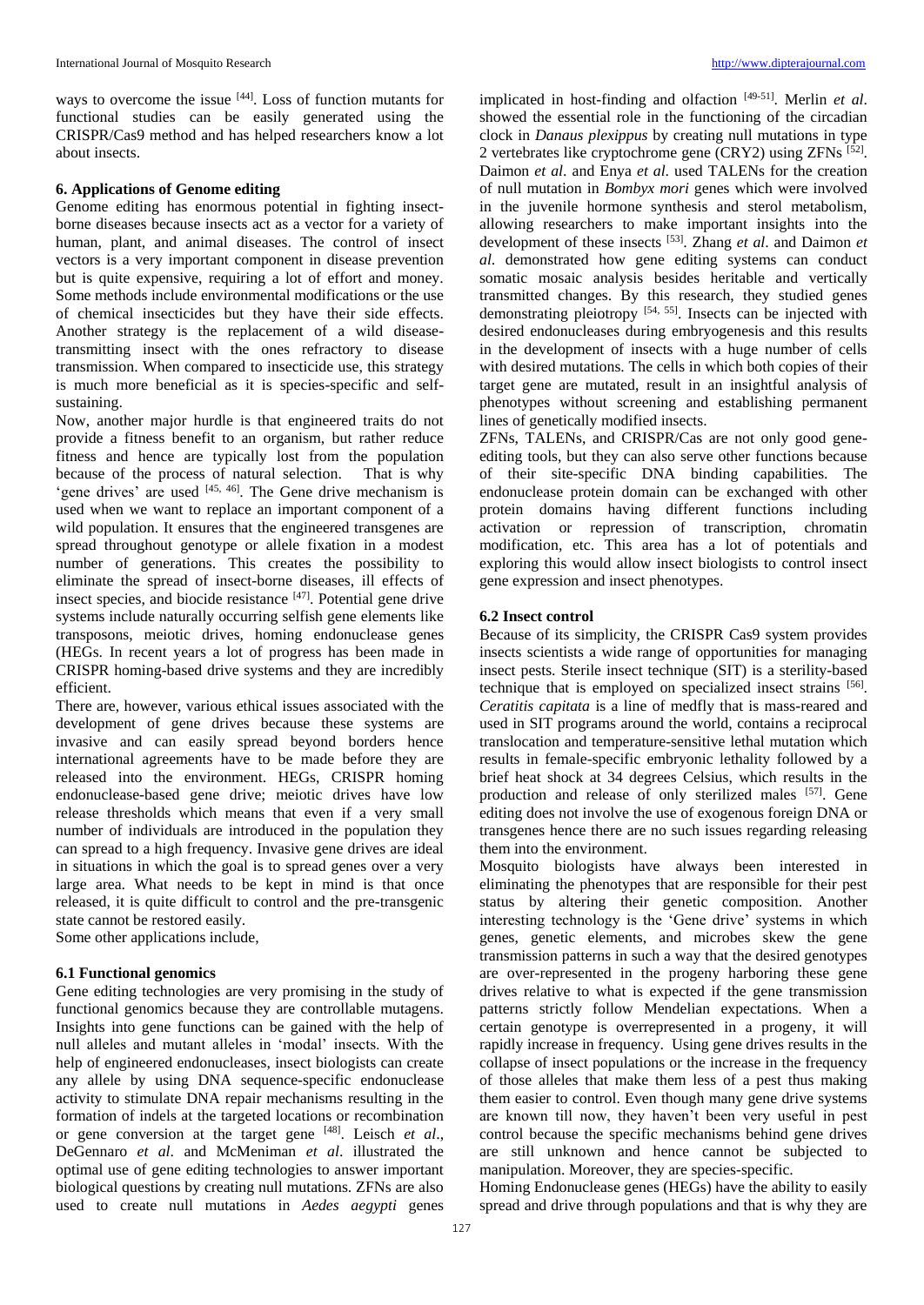of great interest to insect biologists. They represent a natural case of gene drive  $[58, 59]$ . Their function is quite similar to ZFNs, TALENs, and Cas9 causing double-stranded breaks in DNA followed by homology-directed repair. After that gene conversion happens in which a copy of HEG is copied into the homologous chromosome lacking HEG. These are powerful drive systems when the rates of DNA cutting as well as gene conversion are high. A very good experiment performed on Anopheles gambiae indicates the powerful potential this technology has. I-PpoI is a homing endonuclease that cuts conserved sequence within a ribosomal RNA gene cluster on the X chromosome was inserted into an autosome of Anopheles gambiae using transposon-based technology and it was regulated in such a way that it would only be expressed during spermatogenesis <sup>[60]</sup>. During spermatogenesis, only Y chromosomes were produced and the X chromosomes were destroyed. When these male mosquitoes were made to mate with the wild-type females, only male progeny were produced. This created a disturbance in the sex ratio, ultimately leading to the collapse of the entire population. This lab-based experiment, when applied under natural conditions could allow vector biologists to eradicate the deadly vector of human malarial parasites. This strategy is widely applicable irrespective of the species of insect making this a very attractive tool for pest control.

### **7. Challenges to genome editing**

Despite capturing the interest and imagination of insect scientists and vector biologists all over the globe, the widespread use of genome editing mainly depends upon two main factors: a. The technologies for delivering the systems at desired locations at the proper time and b. The amenability of target species to genetic analysis including controlled mating and screening.

Delivering the desired genetic technologies mainly depends upon the microinjection of preblastoderm embryos. The degree to which gene-editing technologies are adapted directly depends on this factor. For screening and identifying insects, we need to use molecular genotyping methods and that increases complexity.

Genome-edited organisms are different from transgenic organisms because these do not contain a foreign gene and do not involve gene vectors. As a result of which it is impossible to distinguish these organisms from the wild types found in nature.

Here, we attempt to summarize some of the major challenges faced by researchers today-

## **7.1 Delivery technology**

One of the biggest challenges to genome editing is the difficulty is in the application of microinjection techniques in insect eggs. This is the main reason why genome editing has only shown optimal results when applied to a few selective species such as butterflies, mosquitos, and silkworms [61]. There are lots of parameters still left to be explored including proper penetration techniques, injection time and placement, egg collection time, and sealing them after incubation [62]. Most insects have eggs covered by a hard shell which causes difficulty in microinjection. In the case of silkworms; an interesting technique called the double needle system is used that involves piercing the eggshell with a tungsten needle and injects plasmids into them using capillary glass needles Cas9 ribonucleoprotein (RNP) can be delivered to arthropod

germline by injection into adult female mosquitoes without injecting eggs using a technique called receptor-mediated ovary transduction [63].

### **7.2 Screening**

One of the biggest obstacles is the problem in the selection of an edited insect from a brood population. Fluorescent protein genes and body-color genes are often used as selectable marker genes in transgenic-based genome editing. Another technique is using RGR (ribozyme-gRNA-ribozyme) structure with multiple sgRNAs some of which code for the body color and some for target genes in a single vector. This allows the selection of mutants based upon easily detectable characteristics such as fluorescence and body color [64].

## **7.3 KI efficiency**

In silkworms, CRISPR-based Knock-ins have failed several times. NHEJ induces double-stranded breaks in DNA and hence has a lower probability of occurrence compared to HDR in a successful TALEN-based Knock-in. Inhibition of NHEJ pathway factors Ku70 and DNA ligase 4 improves the efficiency of gene knock-in. Cohesive ends after doublestranded breaks are induced with the help of cpf1, which is suitable for HDR repair [65].

## **7.4 On/Off target effects**

The probability of off-target effects is lower in CRISPR/Cas9 compared to RNAi but still, the potential of occurrence can lead to various experimental errors. Chances of off-target effects can be reduced to some extent by designing a computer aided sgRNA design [66].

### **8. Future prospects**

Future work must mainly focus on developing precise genome editing techniques that are highly efficient and have low probabilities of off-target effects for large fragment knock-in and single-base pair editing. There are a lot of RNA functions that are still left to be studied and new techniques are being developed to edit non-coding RNA, micro RNAs, and so on. Ultimately the two main motives are to eradicate a species and to hinder the vector's ability to transmit the parasite  $[67]$ . Last but not least, the transfer of gene editing mosquitoes from the laboratory to the field requires proper study, monitoring, and development of specific regulations [68].

## **9. Conclusion**

TALENS are highly sensitive and specific towards modifications in the DNA. Hence, they are an indispensable tool in the field of genome editing. Being relatively cheaper they are ideal for wide range of applications. ZFNs are also used in both practical and mechanistic studies. Still, a lot of genetic analysis is still left to be done. CRISPR has provided scientists the ability to modify, delete and insert DNA almost anywhere in the insect genome. This has revolutionized the genomics of insects. Despite the great success of genome editing, there are still a lot of challenges that need to be overcome before the full potential of genome editing is realized. The need of the hour is to develop a tool that can introduce genomic modifications without causing DNA breaks. One of the options includes the development of targeted recombinases that can be reprogrammed to recognize specific DNA sequences. Recent research tells us Cas9 complex can lead to single base editing without DNA breaks,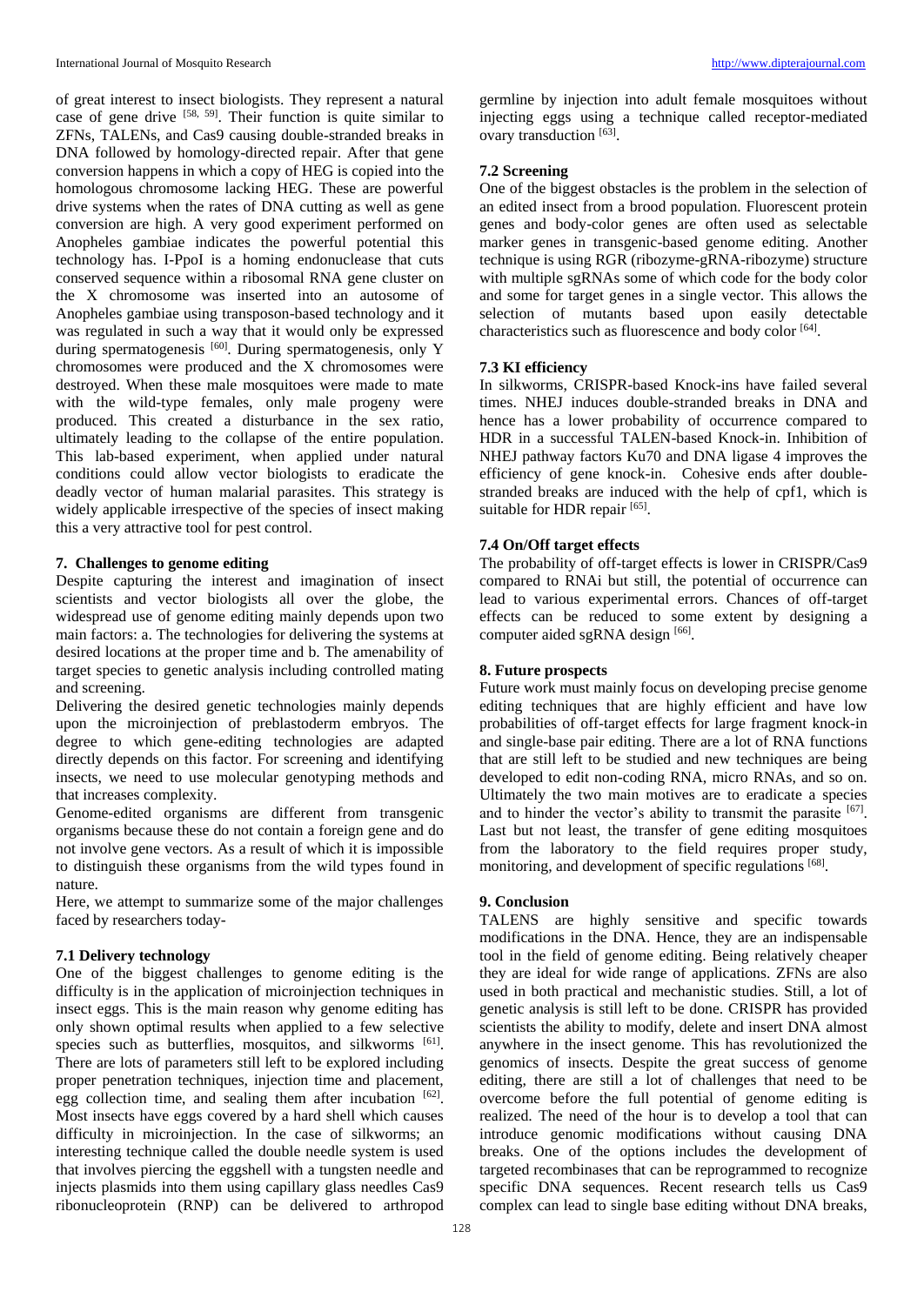even though it is still not properly known how this technology can be used therapeutically. By linking the genomic modifications induced by targeted nucleases with their selfinactivating vectors improves the specificity of genome editing to some extent because in such a case the frequency of off-target modification is directly proportional to the duration of cellular exposure to the nuclease.

#### **10. Author Contributions**

T.P.C.; writing, review and editing, A.R.; writing original draft preparation

#### **11. Funding**

This work received no external funding

#### **12. Acknowledgments**

The authors would like to acknowledge Amity Institute of Biotechnology, Amity University, Kolkata.

#### **13. Conflicts of Interest**

The authors declare no conflict of interest.

#### **14. References**

- 1. Zhang ZQ. Phylum Arthropoda. Zootaxa. 2013;3703:17- 26, doi:10.11646/ZOOTAXA.3703.1.6.
- 2. Huang Y, Liu Z, Genomics YRJG. Undefined Genome Editing: From Drosophila to Non-Model Insects and Beyond. Elsevier, 2016.
- 3. Robbins J. Twenty Years of Gene Targeting: What We Don't Know. Circulation research. 2011;109:722-723. doi:10.1161/CIRCRESAHA.111.249912.
- 4. PR., FS, MJ. Introduction of Double-Strand Breaks into the Genome of Mouse Cells by Expression of a Rare-Cutting Endonuclease. Molecular and cellular biology. 1994;14:8096-8106. doi:10.1128/MCB.14.12.8096- 8106.1994.
- 5. Choulika A, Perrin A, Dujon B, Ois Nicolas J. Induction of Homologous Recombination in Mammalian Chromosomes by Using the I-SceI System of Saccharomyces Cerevisiae. Molecular and Cellular Biology. 1995;15:1968. doi:10.1128/MCB.15.4.1968.
- 6. Gaj T, Sirk SJ, Shui SL, Liu J. Genome-Editing Technologies: Principles and Applications. Cold Spring Harbor perspectives in biology, 2016, 8. doi:10.1101/CSHPERSPECT.A023754.
- 7. Jenkins D, Dobert R, Atanassova A, Pavely C. Impacts of the Regulatory Environment for Gene Editing on Delivering Beneficial Products. *in vitro* Cellular *&*  Developmental Biology. 2021;57:1. doi:10.1007/S11627- 021-10201-4.
- 8. Nateghi Rostami M. CRISPR/Cas9 Gene Drive Technology to Control Transmission of Vector-Borne Parasitic Infections. Parasite Immunology. 2020;42:e12762. doi:10.1111/PIM.12762.
- 9. Muller HJ. Artificial Transmutation of the Gene. Science (New York, N.Y.). 1927;66:84-87. doi:10.1126/SCIENCE.66.1699.84.
- 10. Auerbach C, Robson JM, Carr JG. The Chemical Production of Mutations. Science (New York, N.Y.). 1947;105:243-247. doi:10.1126/SCIENCE.105.2723.243.
- 11. Rothstein, R.J. One-Step Gene Disruption in Yeast. Methods in enzymology. 1983;101:202–211. doi:10.1016/0076-6879(83)01015-0.
- 12. Scherer S, Davis RW. Replacement of Chromosome Segments with Altered DNA Sequences Constructed *in Vitro*. Proceedings of the National Academy of Sciences of the United States of America. 1979;76:4951-4955. doi:10.1073/PNAS.76.10.4951.
- 13. Smithies O, Gregg RG, Boggs, SS, Koralewski MA, Kucherlapati RS. Insertion of DNA Sequences into the Human Chromosomal Beta-Globin Locus by Homologous Recombination. Nature. 1985;317:230-234. doi:10.1038/317230A0.
- 14. Thomas KR, Folger KR, Capecchi MR. High Frequency Targeting of Genes to Specific Sites in the Mammalian Genome. Cell. 1986;44:419-428, doi:10.1016/0092- 8674(86)90463-0.
- 15. Gloor GB, Nassif NA, Johnson-Schlitz DM, Preston CR, Engels WR. Targeted Gene Replacement in Drosophila via P Element-Induced Gap Repair. Science (New York, N.Y.). 1991;253:1110–1117. doi:10.1126/SCIENCE.1653452.
- 16. Rong YS, Golic KG. Gene Targeting by Homologous Recombination in Drosophila. Science (New York, N.Y.). 2000;288:2013-2018. doi:10.1126/SCIENCE.288.5473.2013.
- 17. Bibikova M, Golic M, Golic KG, Carroll D. Targeted Chromosomal Cleavage and Mutagenesis in Drosophila Using Zinc-Finger Nucleases. Genetics. 2002;161:1169- 1175. doi:10.1093/GENETICS/161.3.1169.
- 18. Moore R, Chandrahas A, Bleris L. Transcription Activator-like Effectors: A Toolkit for Synthetic Biology. ACS Synthetic Biology. 2014;3:708. doi:10.1021/SB400137B.
- 19. Adli M. The CRISPR Tool Kit for Genome Editing and Beyond. Nature Communications. 2018;9:1-13. doi:10.1038/s41467-018-04252-2.
- 20. Gratz SJ, Harrison MM, Wildonger J, O'connor-Giles KM. Precise Genome Editing of Drosophila with CRISPR RNA-Guided Cas9. Methods in molecular biology (Clifton, N.J.). 2015;1311:335. doi:10.1007/978- 1-4939-2687-9\_22.
- 21. Li L, Wu LP, Chandrasegaran S. Functional Domains in Fok I Restriction Endonuclease. Proceedings of the National Academy of Sciences of the United States of America. 1992, 89:4275-4279. doi:10.1073/PNAS.89.10.4275.
- 22. Fraser MJ. Insect Transgenesis: Current Applications and Future Prospects. 2011;57:267-289. http://dx.doi.org/10.1146/annurev.ento.54.110807.09054 5, doi:10.1146/ANNUREV.ENTO.54.110807.090545.
- 23. Paschon DE, Lussier S, Wangzor T, Xia DF, Li PW, Hinkley SJ *et al*. Diversifying the Structure of Zinc Finger Nucleases for High-Precision Genome Editing. Nature Communications. 2019;10:1-12. doi:10.1038/s41467-019-08867-x.
- 24. Gaj T, Liu J. Direct Protein Delivery to Mammalian Cells Using Cell-Permeable Cys2-His2 Zinc-Finger Domains. Journal of Visualized Experiments: JoVE, 2015, 52814. doi:10.3791/52814.
- 25. Boch J, Scholze H, Schornack S, Landgraf A, Hahn S, Kay S *et al*. Breaking the Code of DNA Binding Specificity of TAL-Type III Effectors. Science (New York, N.Y.). 2009;326:1509-1512, doi:10.1126/SCIENCE.1178811.
- 26. Bogdanove AJ, Voytas DF. TAL Effectors: Customizable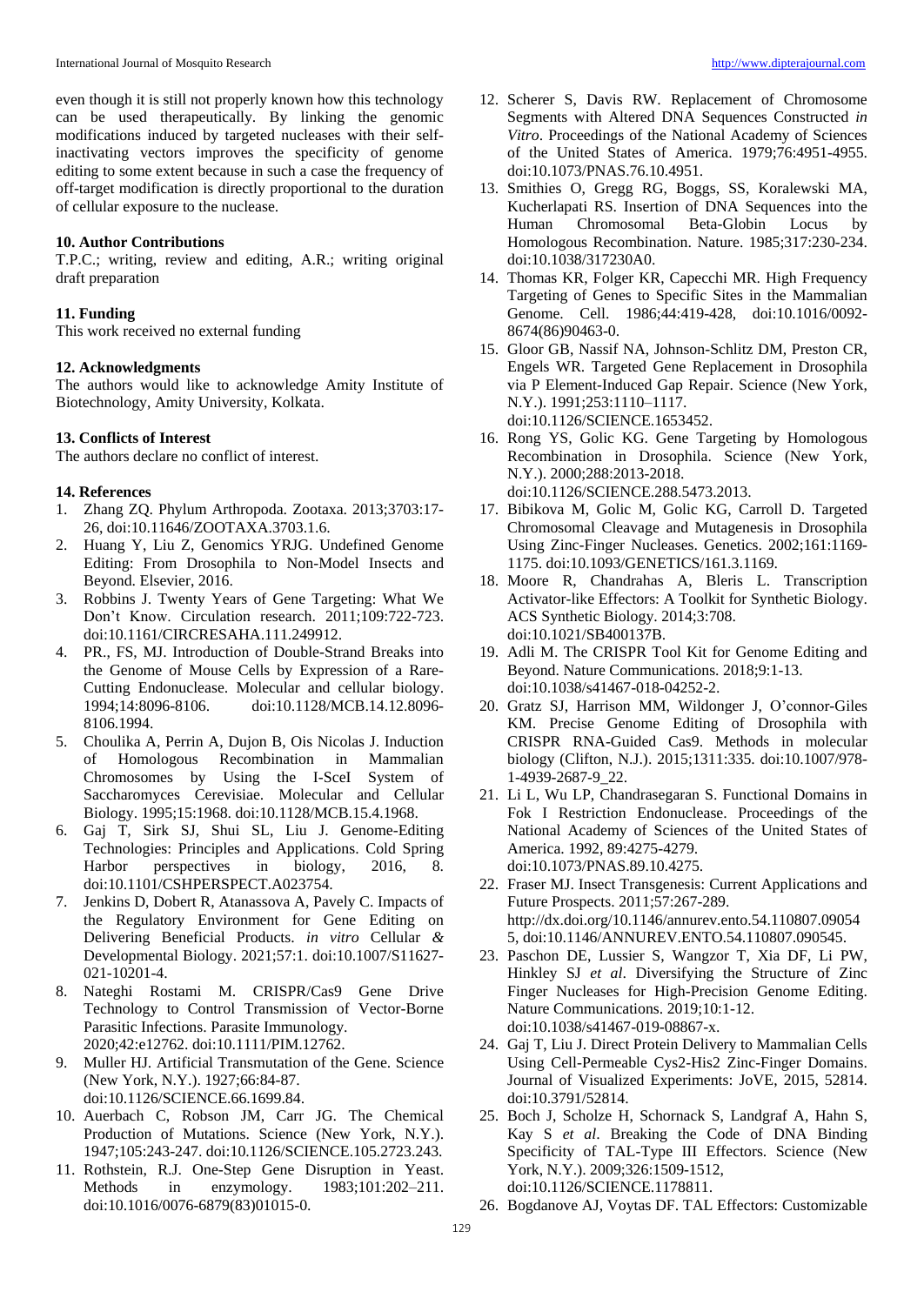Proteins for DNA Targeting. Science (New York, N.Y.). 2011; 333:1843-1846. doi:10.1126/SCIENCE.1204094.

- 27. Ahmad HI, Ahmad MJ, Asif AR, Adnan M, Iqbal MK, Mehmood K *et al*. A Review of CRISPR-Based Genome Editing: Survival, Evolution and Challenges. Current issues in molecular biology. 2018;28:47-68. doi:10.21775/CIMB.028.047.
- 28. Miyaoka Y, Berman JR, Cooper SB, Mayerl SJ, Chan AH, Zhang B *et al*. Systematic Quantification of HDR and NHEJ Reveals Effects of Locus, Nuclease, and Cell Type on Genome-Editing. Scientific Reports. 2016;6:1- 12. doi:10.1038/srep23549.
- 29. Jennifer Doudna, Emmanuelle Charpentier's Experiment About the CRISPR/Cas 9 System's Role in Adaptive Bacterial Immunity (2012) | The Embryo Project Encyclopedia Available online: https://embryo.asu.edu/pages/jennifer-doudna-andemmanuelle-charpentiers-experiment-about-crisprcas-9 systems-role-adaptive (accessed on 8 November 2021).
- 30. Guilinger JP, Thompson DB, Liu DR. Fusion of Catalytically Inactive Cas9 to FokI Nuclease Improves the Specificity of Genome Modification. Nature biotechnology. 2014;32:577. doi:10.1038/NBT.2909.
- 31. Kyrou K, Hammond AM, Galizi R, Kranjc N, Burt A, Beaghton AK *et al*. A CRISPR–Cas9 Gene Drive Targeting Doublesex Causes Complete Population Suppression in Caged Anopheles Gambiae Mosquitoes. Nature Biotechnology. 2018;36:1062-1066, doi:10.1038/nbt.4245.
- 32. Stoddard BL. Homing Endonucleases: From Microbial Genetic Invaders to Reagents for Targeted DNA Modification. Structure (London, England: 1993). 2011;19:7. doi:10.1016/J.STR.2010.12.003.
- 33. Lin J, Chen H, Luo L, Lai Y, Xie W, Kee K *et al*. Creating a Monomeric Endonuclease TALE-I-SceI with High Specificity and Low Genotoxicity in Human Cells. Nucleic acids research. 2015;43:1112-1122. doi:10.1093/NAR/GKU1339.
- 34. Boissel S, Jarjour J, Astrakhan A, Adey A, Gouble A, Duchateau P *et al*. MegaTALs: A Rare-Cleaving Nuclease Architecture for Therapeutic Genome Engineering. Nucleic acids research. 2014;42:2591-2601. doi:10.1093/NAR/GKT1224.
- 35. Viswanatha R, Li Z, Hu Y, Perrimon N. Pooled Genome-Wide CRISPR Screening for Basal and Context-Specific Fitness Gene Essentiality in Drosophila Cells. eLife, 2018, 7. doi:10.7554/ELIFE.36333.
- 36. Wang Y, Li Z, Xu J, Zeng B, Ling L, You L *et al*. The CRISPR/Cas System Mediates Efficient Genome Engineering in Bombyx Mori. Cell Research. 2013;23:1414-1416. doi:10.1038/cr.2013.146.
- 37. Chen S, Hou C, Bi H, Wang Y, Xu J, Li M *et al*. Transgenic Clustered Regularly Interspaced Short Palindromic Repeat/Cas9-Mediated Viral Gene Targeting for Antiviral Therapy of Bombyx Mori Nucleopolyhedrovirus. Journal of virology, 2017, 91. doi:10.1128/JVI.02465-16.
- 38. Xu J, Dong Q, Yu Y, Niu B, Ji D, Li M *et al*. Mass Spider Silk Production through Targeted Gene Replacement in Bombyx Mori. Proceedings of the National Academy of Sciences of the United States of America. 2018;115:8757-8762.

doi:10.1073/PNAS.1806805115/-/DCSUPPLEMENTAL.

39. Zhang Z, Niu B, Ji D, Li M, Li K, James AA *et al*. Silkworm Genetic Sexing through w Chromosome-Linked, Targeted Gene Integration. Proceedings of the National Academy of Sciences of the United States of America. 2018;115:8752-8756.

doi:10.1073/PNAS.1810945115/-/DCSUPPLEMENTAL.

- 40. Kyrou K, Hammond AM, Galizi R, Kranjc N, Burt A, Beaghton AK *et al*. A CRISPR–Cas9 Gene Drive Targeting Doublesex Causes Complete Population Suppression in Caged Anopheles Gambiae Mosquitoes. Nature Biotechnology. 2018;36:1062-1066. doi:10.1038/nbt.4245.
- 41. Kyrou K, Hammond AM, Galizi R, Kranjc N, Burt A, Beaghton AK *et al*. A CRISPR–Cas9 Gene Drive Targeting Doublesex Causes Complete Population Suppression in Caged Anopheles Gambiae Mosquitoes. Nature Biotechnology. 2018;36:1062-1066. doi:10.1038/nbt.4245.
- 42. Karami Nejad Ranjbar M, Eckermann KN, Ahmed HMM, Héctor Sánchez CM, Dippel S, Marshall JM *et al*. Consequences of Resistance Evolution in a Cas9-Based Sex Conversion-Suppression Gene Drive for Insect Pest Management. Proceedings of the National Academy of Sciences of the United States of America. 2018;115:6189-6194. doi:10.1073/PNAS.1713825115/- /DCSUPPLEMENTAL.
- 43. North AR, Burt A, Godfray HCJ. Modelling the Potential of Genetic Control of Malaria Mosquitoes at National Scale. BMC Biology. 2019;17:1-12. doi:10.1186/S12915- 019-0645-5/FIGURES/7.
- 44. Champer J, Reeves R, Oh SY, Liu C, Liu J, Clark AG *et al*. Novel CRISPR/Cas9 Gene Drive Constructs Reveal Insights into Mechanisms of Resistance Allele Formation and Drive Efficiency in Genetically Diverse Populations. PLoS genetics, 2017, 13. doi:10.1371/JOURNAL.PGEN.1006796.
- 45. Oye KA, Esvelt K, Appleton E, Catteruccia F, Church G, Kuiken T *et al*. Regulating Gene Drives. Science. 2014;345:626-628.
	- doi:10.1126/SCIENCE.1254287/SUPPL\_FILE/PAP.PDF
- 46. Hammond AM, Galizi R. Gene Drives to Fight Malaria: Current State and Future Directions. https://doi.org/10.1080/20477724.2018.1438880. 2018;111:412-423. doi:10.1080/20477724.2018.1438880.
- 47. Champer J, Buchman A, Akbari OS. Cheating Evolution: Engineering Gene Drives to Manipulate the Fate of Wild Populations. Nature reviews. Genetics. 2016;17:146-159. doi:10.1038/NRG.2015.34.
- 48. Adli M. The CRISPR Tool Kit for Genome Editing and Beyond. Nature Communications. 2018;9: 1-13. doi:10.1038/s41467-018-04252-2.
- 49. Liesch J, Bellani LL, Vosshall LB. Functional and Genetic Characterization of Neuropeptide Y-Like Receptors in Aedes Aegypti. PLoS Neglected Tropical Diseases, 2013, 7. doi:10.1371/JOURNAL.PNTD.0002486.
- 50. DeGennaro M, McBride C, Seeholzer L, Nature TN. undefined Orco Mutant Mosquitoes Lose Strong Preference for Humans and Are Not Repelled by Volatile DEET. nature.com.
- 51. McMeniman CJ, Corfas RA, Matthews BJ, Ritchie SA, Vosshall LB. Multimodal Integration of Carbon Dioxide and Other Sensory Cues Drives Mosquito Attraction to